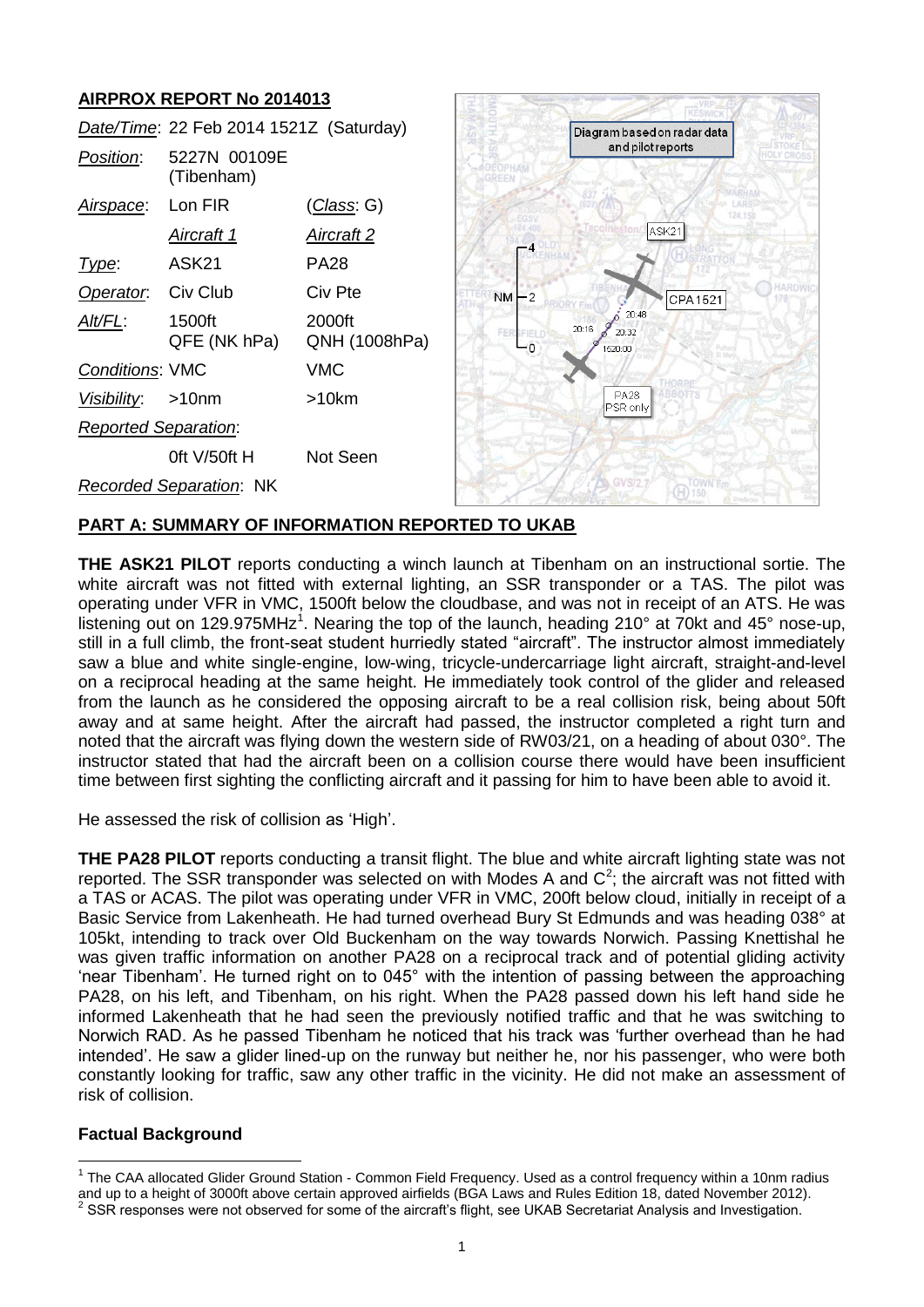The weather at Norwich was recorded as follows:

METAR EGSH 221520Z 22012KT 190V260 9999 FEW034 10/04 Q1009 NOSIG

Tibenham Glider Site is promulgated in the UK AIP ENR 5.5-13, dated 9 Jan 2014, as an aerodrome with winch and aerotow, upper limit 3000ft, site elevation 186ft and active during the hours of daylight.

#### **Analysis and Investigation**

#### **UKAB Secretariat**

<span id="page-1-0"></span>Both pilots shared an equal responsibility for collision avoidance<sup>3</sup> and the PA28 pilot was required to conform to the pattern of traffic at Tibenham, or to remain clear<sup>4</sup>.

The subject PA28 was observed with SSR from the point of departure to a point near Lakenheath when the SSR ceased and PSR only was observed. The PSR return faded at 1520:48, 1nm south-southwest of Tibenham Glider Site. The PA28 track reappeared as an SSR at 1523:19, 4nm north-northeast of Tibenham. Interpolation of the PA28 track indicated it passed through the Tibenham overhead at about 1521.

#### **Summary**

 $\overline{\phantom{a}}$ 

An Airprox was reported when an ASK21 glider and a PA28 flew into proximity at 1521 on 22<sup>nd</sup> February 2014. Both pilots were operating under VFR in VMC, the PA28 pilot in the process of switching ATS and the winch-launching ASK21 pilot not in receipt of an ATS but listening out on the Glider Ground Station Common Field Frequency.

#### **PART B: SUMMARY OF THE BOARD'S DISCUSSIONS**

Information available included reports from the pilots of both aircraft and radar photographs/video recordings.

The Board first considered the actions of the ASK21 pilot. The front-seat student alerted him to the presence of the PA28 and he took immediate avoiding action by releasing from the winch launch. The Board opined that it was fortuitous the student had seen the other aircraft at all, given the glider's 45° nose-up attitude during launch and the associated restricted view forwards. Considering the geometry of the encounter, the Board agreed that the PA28 had been seen at, or very shortly before, CPA: although the glider pilot's actions had been instinctive and correct, in all likelihood the PA28 was too close at that point for his manoeuvre to have increased the separation to any meaningful degree. The Board questioned whether the glider site ground party could have seen the approaching PA28 prior to the winch launch and delayed until it was clear. The glider member stated that at the reported height and speed of the PA28 it would in all likelihood have been too far away to be seen at the commencement of the winch launch.

Turning to the PA28 pilot, the Board agreed that he had used his ATS to advantage, had constructed an accurate mental air picture of the other approaching PA28, and had formulated an effective plan of action to avoid it whilst planning to remain clear of other airspace users. Unfortunately, the execution of the plan had not been accurate, with the result being that in avoiding the PA28 he had over-flown Tibenham glider site and generated a confliction with the winch-launching ASK21.

The Board noted that, whilst in overall terms a glider pilot has an equal responsibility for collision avoidance<sup>3</sup>[,](#page-1-0) to do so during a winch launch introduced significant additional flight risk due to the

 $3$  Rules of the Air 2007 (as amended), Rule 8 (Avoiding aerial collisions).

 $4$  ibid., Rule 12 (Flight in the vicinity of an aerodrome).